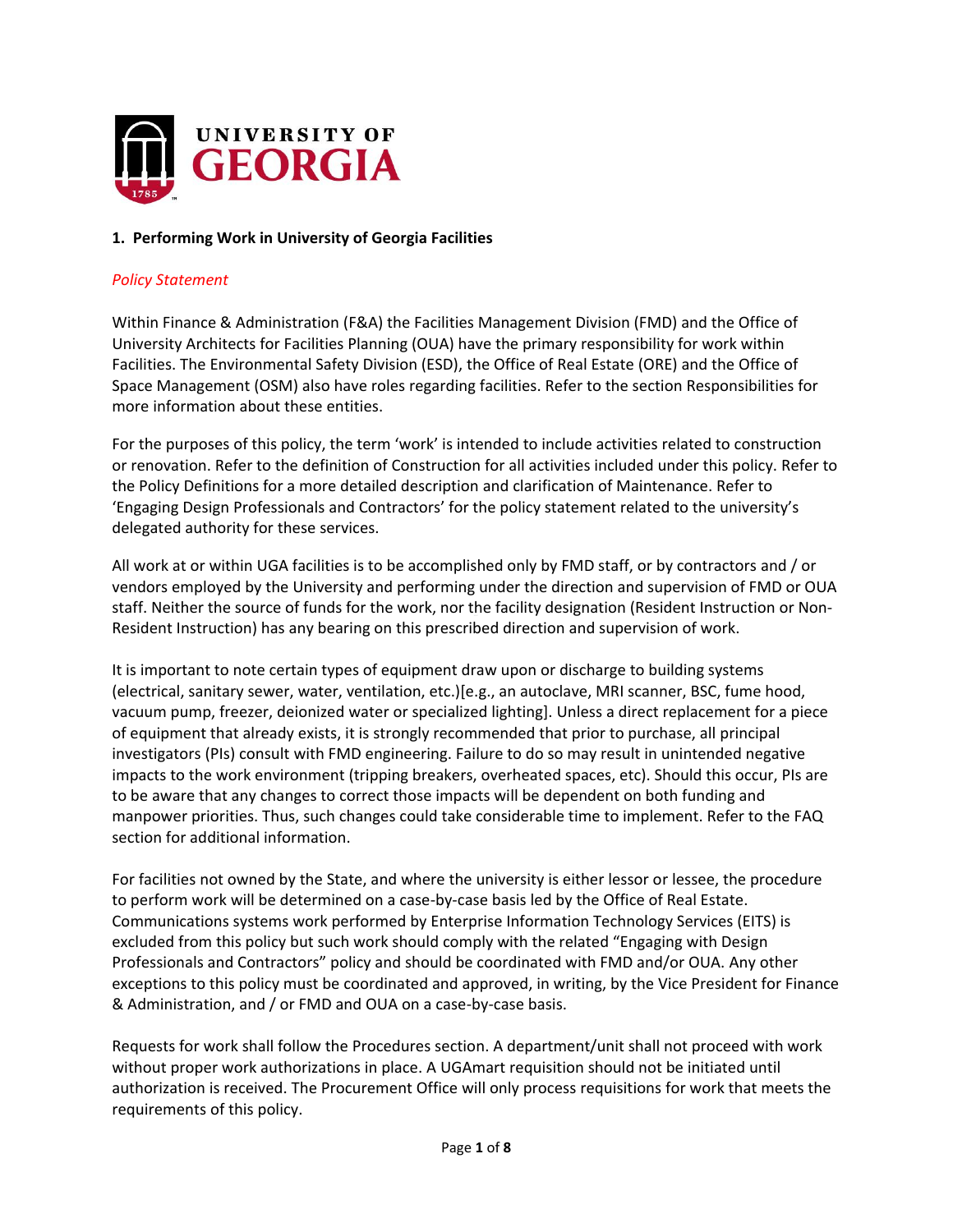### *Policy Reason*

This document sets out the policy, authorities and requirements for authorization of all work carried out in University-owned and operated facilities. The intent of this policy is to ensure that work related to facilities is in compliance with University Policies and Procedures, the policies and procedures developed by the BOR Facilities Office, UGA Design & Construction Supplemental General Requirements & Standards, and with federal and state regulatory requirements governing facilities work on campus. This ensures work in facilities is performed in a safe manner and results in building systems that operate effectively and efficiently.

This policy will also ensure that all facility projects are aligned with Institutional as well as University System of Georgia (USG) strategic goals and objectives, and to help ensure that limited resources are being targeted to institutional priorities and are deployed in a cost effective manner that bolsters more effective space utilization.

All work performed must be in accordance with these requirements under proper authorization.

## *Procedures*

Departments/units requesting work shall follow these Procedures:

The initiator (see Policy Definitions) shall complete the "Facilities Project Initiation Form" form (link below) and submit the proposed project through the routing outlined therein.

## [https://fanda.uga.edu/pdf/FPIF\\_landing.pdf](https://fanda.uga.edu/sites/default/files/pdfs/FPIF_landing.pdf)

This request must be approved by the department's Dean or Vice President before it is routed via F&A to the Provost (if required) for review. This approval may not be delegated.

#### **Facility Authorization Review/Approval Matrix**

| (includes)<br><b>Project Type</b><br>design* and/or work)                | Facility<br>Authorization<br><b>Request</b> | Finance &<br>Administration<br>Review/Approval | <b>Provost Approval</b> |
|--------------------------------------------------------------------------|---------------------------------------------|------------------------------------------------|-------------------------|
| Maintenance                                                              | No                                          | No                                             | No                      |
| Scope estimate < \$50k                                                   | Yes                                         | Yes                                            | No                      |
| Fully Funded / Previously Approved                                       |                                             |                                                |                         |
| as MRR project                                                           | No                                          | No                                             | No                      |
| Partially Funded via MRR program<br>without full project approval in MRR |                                             |                                                |                         |
| review                                                                   | Yes                                         | Yes                                            | Yes                     |
| Change in Use of Space                                                   | Yes                                         | Yes                                            | Yes                     |
| Scope estimate > \$50k                                                   | Yes                                         | Yes                                            | Yes                     |

\*refer to Engaging Design Professionals and Contractors policy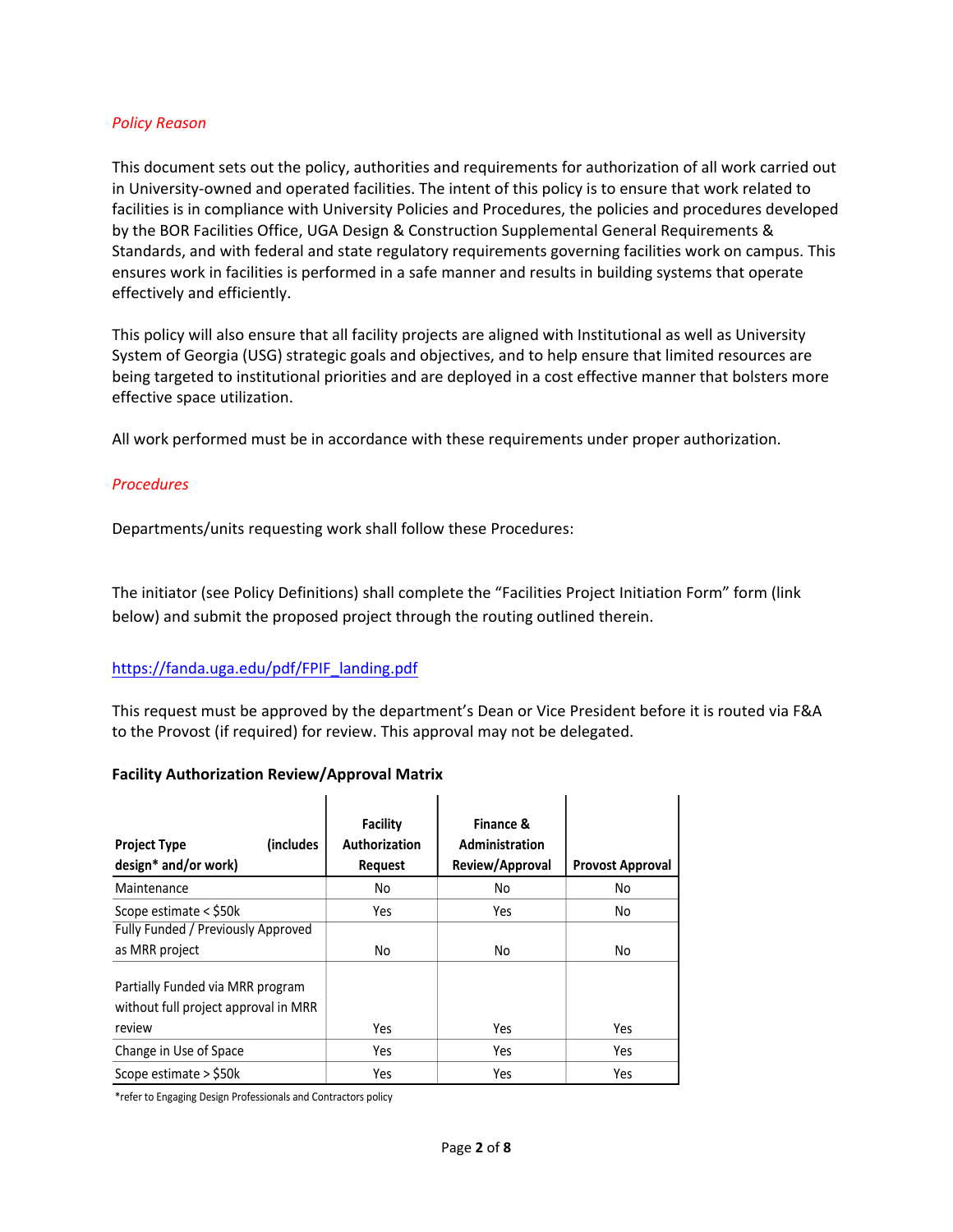*Project examples include, but are not limited to:*

- *Converting closet space into a server room, or a computer lab into a student lounge. These change-of-use projects typically involve building system modifications to accommodate the different heat and cooling load requirements related to space demands.*
- *Renovating office spaces and laboratories that may include adding or deleting existing walls, which could lead to significant code mandated modifications and changes of heating and cooling and electrical requirements. see FAQs*

## *Change in room use:*

 *The Department shall follow appropriate procedures to obtain approval through the Office of Space Management for any change in room use as listed in the Facilities Inventory Database (FIDB) prior to submitting a proposed project that effectively changes use.*

Fund expenditure should not occur until such time this Project Authorization has been approved.

Upon receiving formal authorization to perform work, a FMD or OUA staff member is assigned to manage the project throughout the design and construction process.

For facilities that are not owned by the State and may be leased for university use, as well as facilities that are operated by a non-university unit, the procedure to perform work will be determined on a caseby-case basis. Initial inquiries should be submitted to the Office of Real Estate to determine the particulars of a specific lease or agreement and will be routed accordingly.

## *Policy Definitions*

**Contractor:** A company that possesses the required State licenses to perform construction related work and may be a General Contractor, Construction Manager, Design-Builder, or a subcontractor.

**Construction**: The act of moving, demolishing, installing, or building a structure, facility, or system according to a plan or by definite process. This includes construction, addition, expansion, renovation, or removal. Construction consists of the application of any of these techniques to facilities such as structures, utilities, excavations, landscaping, site improvements, drainage systems, and roads.

**Design Professional:** An architect or engineer or an architectural or engineering firm including, but not limited to, architects, civil, structural, mechanical, electrical, plumbing, heating, ventilating, and air conditioning engineers; interior designers; landscape architects, surveyors; industrial hygienists; and others whose services are considered "professional" activities requiring licensing or registration by the state, or otherwise require the knowledge and application of design principles appropriate to the proposed work at hand. The Design Professional for any given project contract is typically the lead design member for the project team.

**Initiator:** A UGA employee. The initiator submits the request for work through their respective department via the Facilities Project Authorization Request form located on the Finance & Administration website.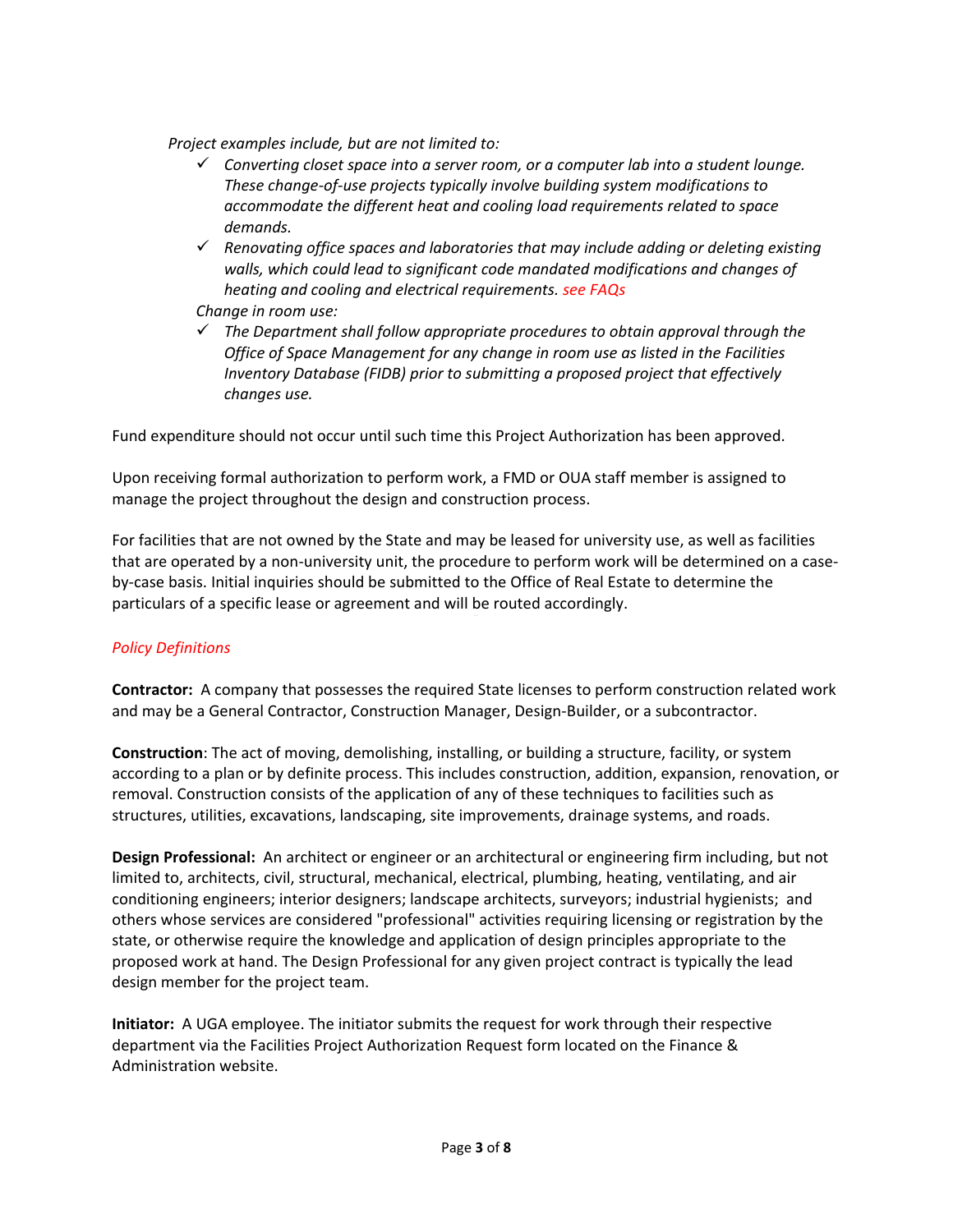**Maintenance**: The upkeep of property, machinery, and facilities, including buildings, utility systems, roads, and grounds. Maintenance is characterized by its routine or recurring nature, the purpose of which is to keep facilities and systems functional. Maintenance also includes repair and replacement-inkind. If the property is Resident Instruction and the project deemed routine maintenance, it will be performed by or under the supervision of FMD. If the act of performing maintenance requires alterations and reconfigurations that vary from the existing installation layout or impacts exterior appearance, it shall be considered Construction.

**Resident Instruction Facilities**: State owned buildings listed in the Facilities Inventory Database (FIDB) that are funded for maintenance by state appropriations; also, all campus utility infrastructure, and all roads, hardscape and grounds in and around these same facilities.

**Non-Resident Instruction Facilities:** State owned buildings listed in the Facilities Inventory Database (FIDB), that are under the control of UGA entities and do not receive direct funding support from the State, e.g. Athletics, Auxiliary Services, Parking, Food Services, and Housing.

**Project**: For purposes of this policy, "project" includes all manner of work related to campus facilities, including buildings, utility systems, roads, and grounds.

**Work:** See definition of Construction above.

# *Responsibilities*

facilities, to include but is not limited to operation and maintenance, repairs, construction, renovations, The Vice President for Finance and Administration (VPFA) is responsible for all Resident Instruction alterations and demolition.

The Associate Vice President for the Office of University Architects for Facilities Planning (OUA) is responsible for planning the long-range development of the campus. OUA makes continuous studies of the physical needs of the University and coordinates the planning and construction of physical facilities. Present and future facility needs are determined by working closely with the various instructional and administrative departments. The office assembles all requests and analyzes all plans for expansion of facilities and changes, which affect the exterior appearance of the campus. OUA also manages new construction or capital improvement projects. OUA also provides design and construction support for Auxiliary and Administrative Services departments, Athletics, Housing and other campus organizations, and such other duties as may be assigned by the VPFA.

The [Associate Vice President f](mailto:rfj@uga.edu)or Facilities Management Division (FMD) is responsible for the operation and maintenance of the university's facilities. This encompasses responsibility for building maintenance and repairs, building alterations, maintenance of mechanical and electrical systems, custodial services, and related activities. Additional responsibilities include operation of the steam and chiller plants and construction, operation, and maintenance of utility systems, providing engineering support, and operation of a warehouse. Other responsibilities include maintenance of roads and grounds, landscaping, maintaining an inventory of university buildings and land, vehicle rental pool, and automotive maintenance shop. FMD ensures facilities are operated and maintained in a technically and fiscally responsible manner, ensuring energy efficiency, life safety, and ADA compliance. FMD also provides engineering and maintenance support for Auxiliary and Administrative Services departments,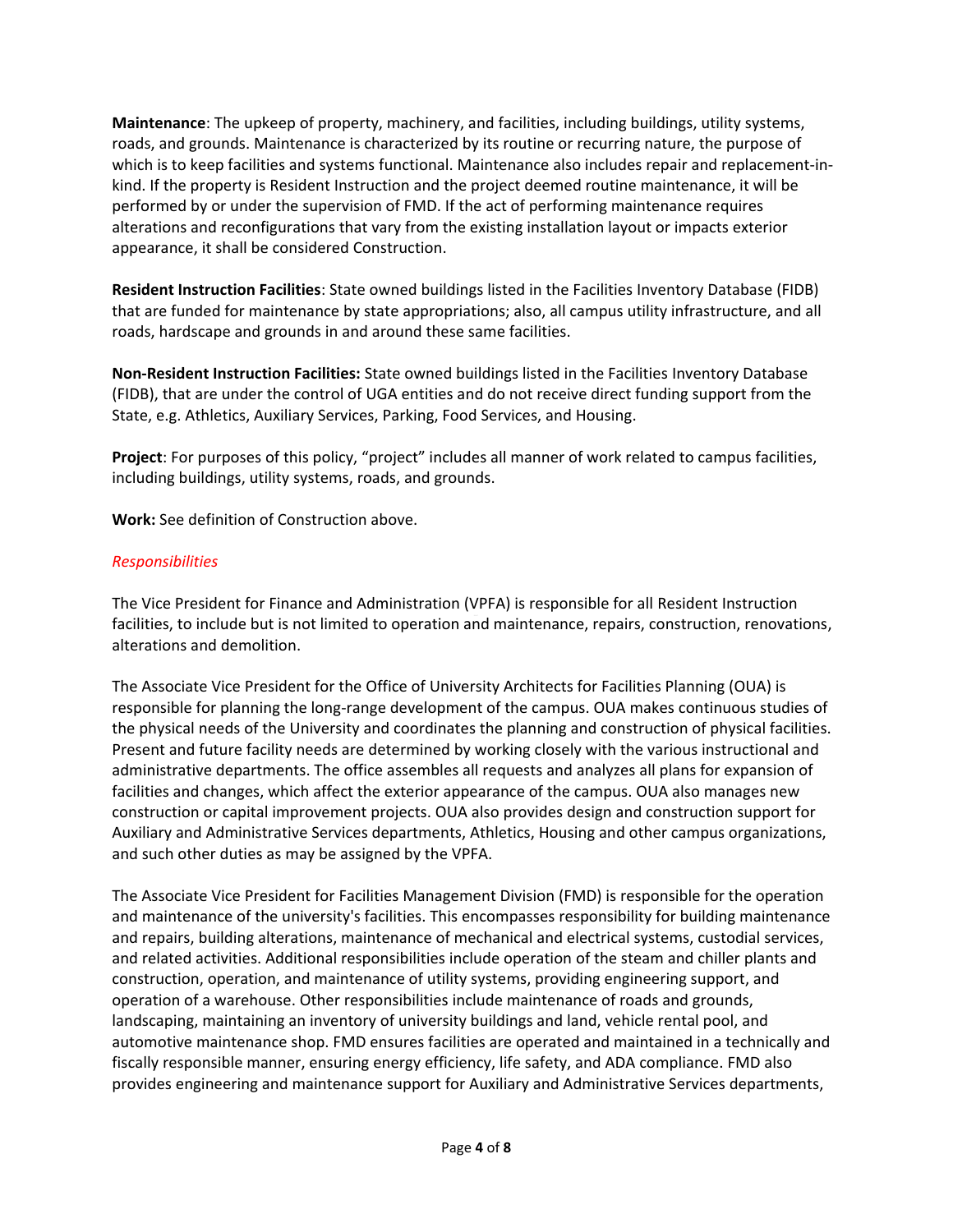Athletics, Housing and other campus organizations, and such other duties as may be assigned by the Vice President for Finance & Administration.

The Associate Vice President for Environmental Safety Division (ESD) is responsible for advising all campus organization with regard to health, safety, and environmental issues, recommending appropriate corrective actions or controls, and in some cases performing monitoring and project oversight. For the purpose of this policy, the OUA or FMD staff shall have responsibility for contacting ESD and ensuring ESD concerns are incorporated into the project scope of work.

The Office of Real Estate oversees all of the University real estate transactions and is responsible for coordinating and managing all real estate purchase and lease agreements.

The Office of Space Management (OSM) receives all requests for space and coordinates with the Office of the Provost on such requests to ensure space allocation occurs in a fair and transparent manner while simultaneously addressing the university's strategic goals. Approved requests for space and the resulting changes of any such approval are coordinated through OSM. Additionally, OSM coordinates requests for demolition between the institution and the University System of Georgia.

The UGA Procurement Office is responsible for the procurement of supplies, materials, equipment and contractual services. The Procurement Office has responsibility, within the University, for negotiating, preparing, executing or recommending execution, awarding and administering all contracts, purchase orders and rental agreements which involve expenditures for supplies, materials, equipment and contractual services.

Policy Owner: [Finance](mailto:info@fmd.uga.edu) & Administration Policy Contact: [Krista](mailto:info@fmd.uga.edu) Coleman-Silvers Phone Number: 706.583.0312

Equipment purchase and installation

Certain types of equipment draw upon or discharge to building systems (electrical, sanitary sewer, water, ventilation, etc.)[e.g., an autoclave, MRI scanner, BSC, fume hood, vacuum pump, freezer, deionized water or specialized lighting]. Unless a direct replacement for a piece of equipment that already exists, it is strongly recommended that prior to purchase, all investigators consult with FMD engineering. Failure to do so may result in unintended negative impacts to the work environment (tripping breakers, overheated spaces, etc). Should this occur, PIs are to be aware that any changes to correct those impacts will be dependent on both funding and manpower priorities. Thus, such changes could take considerable time to implement. See FAQs below.

# *FAQ*

- 1. How do I determine if an equipment purchase should undergo FMD review? If in doubt, units should initiate contact with FMD via the online work request site at [https://workrequest.fmd.uga.edu/.](https://workrequest.fmd.uga.edu/) Inquiries will be directed to the appropriate FMD department able to provide guidance and assistance.
- 2. What sort of equipment, lab or otherwise, should be reviewed by FMD prior to purchase?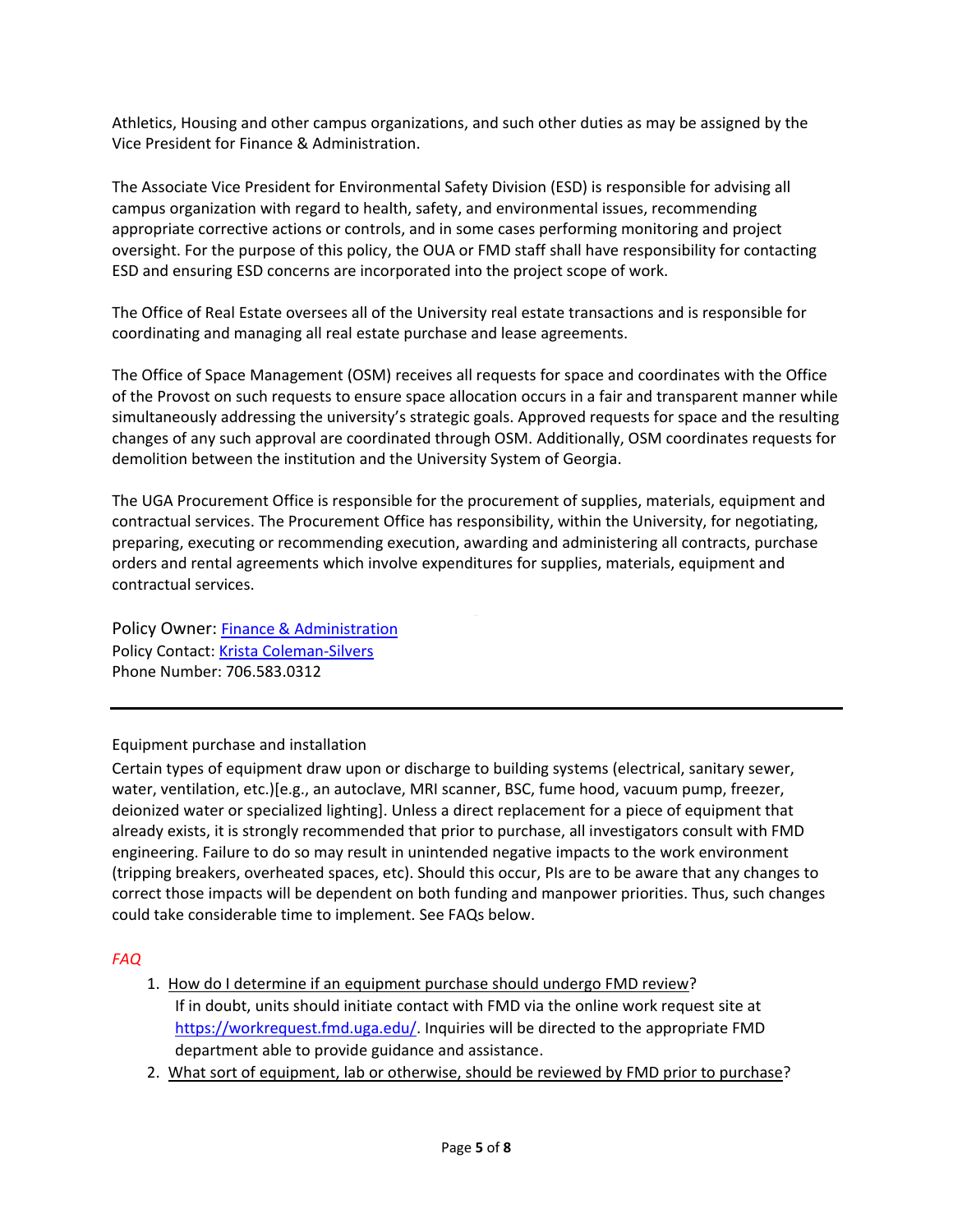Any equipment using gas, compressed air, vacuum, steam, water or that has an effect on the HVAC system serving the space. 'Small' plug-in desk top equipment having power draw less than 1200 Volt-Amps (10 amps at 120 volts), particularly equipment that's the same as existing equipment operating without problem, may be purchased. It is however prudent to contact FMD to ensure that the electrical circuit(s) will not be overloaded. All other electrically powered equipment should be reviewed by FMD prior to purchase because indiscriminate addition of electrically operated equipment can tax a power system beyond its designated load limits.

3. Should I request review by FMD before purchasing a freezer?

Yes. Low temperature freezers, in particular, generate heat and the HVAC in the intended site may be inadequate and require 'upsizing'.

- 4. Should I request review by FMD before purchasing a bio-safety cabinet (BSC)? Yes. BSCs generate heat, and thimble connected BSCs will impact air flow in the space.
- 5. What information should I obtain from vendors of equipment to be purchased to assist with the review?

Equipment manufacturers provide technical information about their products. The user department ordering the equipment should request "site preparation" information from vendors for any equipment using gas, compressed air, vacuum and electrical power. This should be obtained and submitted to FMD for review prior to ordering to ensure that the correct model is ordered, and to ensure that the equipment can operate using the existing services. FMD will advise what, if any, options need to be included in the purchase order to ensure proper operation in the intended location.

6. Why is it prudent to request review by FMD to purchase equipment that uses something as innocuous as domestic water?

Some equipment may require water of a specific quality and could require filtration or other treatment to prevent damage to the equipment. Water is a limited resource and equipment requiring cooling cannot be connected to a domestic water supply for 'once through' cooling. FMD has installed central process cooling water systems in designated buildings for this purpose. Where not available a dedicated process water chiller will need to be provided by the user department to provide the necessary cooling.

- 7. What factors should be taken into account when purchasing new equipment? While cost is often the main criterion when making purchases, this may not be the most sustainable approach nor is it necessarily good stewardship of State funds. User departments should consider purchasing efficient equipment that consumes as little non-renewable resources as possible. Total cost of ownership should be taken into consideration.
- 8. Should I request review by FMD for new equipment that replaces existing in-kind? No review is required if the utility requirements are unchanged. Please contact FMD if the end user needs assistance in making this determination.
- 9. What factors, other than services and HVAC, need to be taken into account when considering purchase and installation of new equipment? The prime consideration is public health and safety. Equipment that will cause the discharge of fumes, oil laden vapors, hazardous chemicals, dust, and the like should be approved by ESD for use in the intended location. Special containment, fire suppression, etc. may be needed that can make the intended work very expensive. FMD can assist by helping users locate more suitable location(s).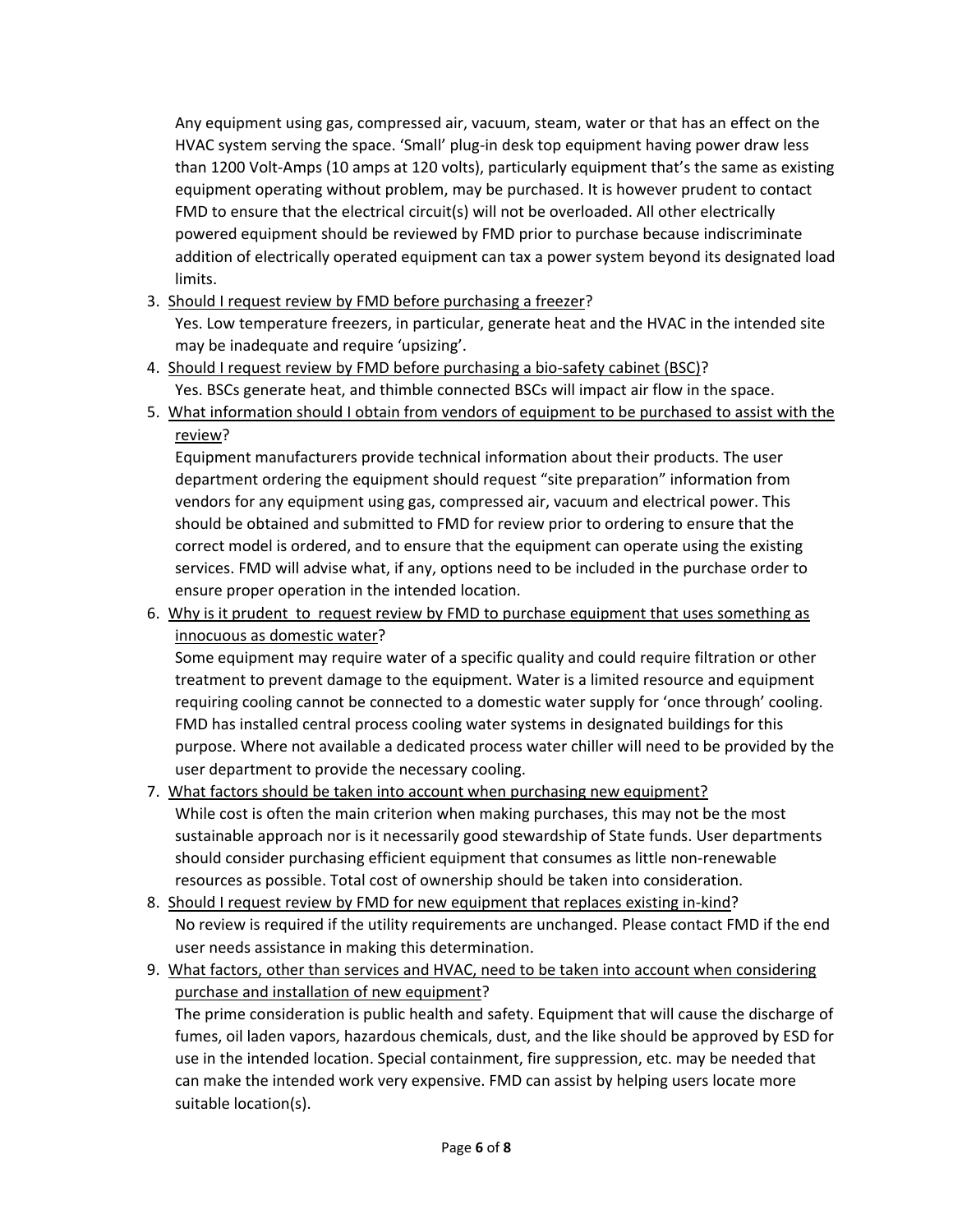- 10. It seems as if the equipment purchase review will result in additional cost and delays. What is the benefit of having FMD and ESD review proposed purchases? Reviews can prevent or reduce the likelihood of start-up delays, equipment failure, on-going operating problems and abortive cost. FMD is frequently requested, after the fact, to investigate failure or malfunction of expensive new and relocated equipment for reasons that could have been prevented by prior review. The review service can, among other things:
	-
	- eliminate delays and abortive cost due to incorrect voltage and phase requirements;
	- eliminate equipment malfunction and erratic operation due to lack of proper power conditioning and grounding
	- eliminate equipment malfunction and erratic operation due to lack of properly dried and filtered compressed air
	- eliminate excessive filter replacement and reduce operating cost
	- allow planning for more cost-effective methods of cooling
	- assess suitability of the proposed location of the equipment and avoidance of abortive cost and disruption to relocate
	- assist purchaser in ensuring, up-front, that the vendor or manufacturer includes necessary "optional extras" that are actually required for proper operation and eliminate any unknown factors arising out of having to pay premium price for these extras after the fact.
- result in loss of space temperature control without system modification. 11. How does adding or removing a wall impact the building codes or HVAC? Walls and doors can affect life safety codes by restricting or changing egress route and paths. Likewise, resulting 'new' rooms may change the occupancy classification of a space. HVAC systems are divided into thermal zones and a change in use by adding or removing a wall may
- 12. Is FMD review required for purchase of breakroom equipment such as coffee-maker, microwave, fridge, etc.?

FMD review is not required. Departments are cautioned to limit the number of items plugged into the number of installed outlets. Multi-outlet power strips should not be used.

13. Why is it hot in my server room?

Servers give rise to a range of issues which, in most cases, result in overheating of spaces. Causes vary and include (but are not limited to) examples such as installation of new server equipment in an unsuitable and/or unauthorized space, or the continued addition of heat generating data processing equipment which exceeds the HVAC capacity. Note: a) the department typically bears the cost of such work, and b) EITS can host most data processing requirements on campus.

14. Who is responsible for maintaining the equipment in my lab?

It is the responsibility of the department to maintain 'loose' equipment, purchased for departmental use that is not part of the building infrastructure, such as fume-hoods and autoclaves. Examples of 'loose' equipment include vacuum pump, lab chiller for process cooling, DI water system, etc. FMD can provide assistance in most cases. Contact FMD O&M department, e.g., submit a Work Order, with questions. The cost for the maintenance may be charged to the department.

15. May MRR funds be utilized to purchase equipment?

Generally, MRR funds cannot be used to purchase equipment, however there are exceptions. Contact FMD Work Management for assistance in determining funding source(s).